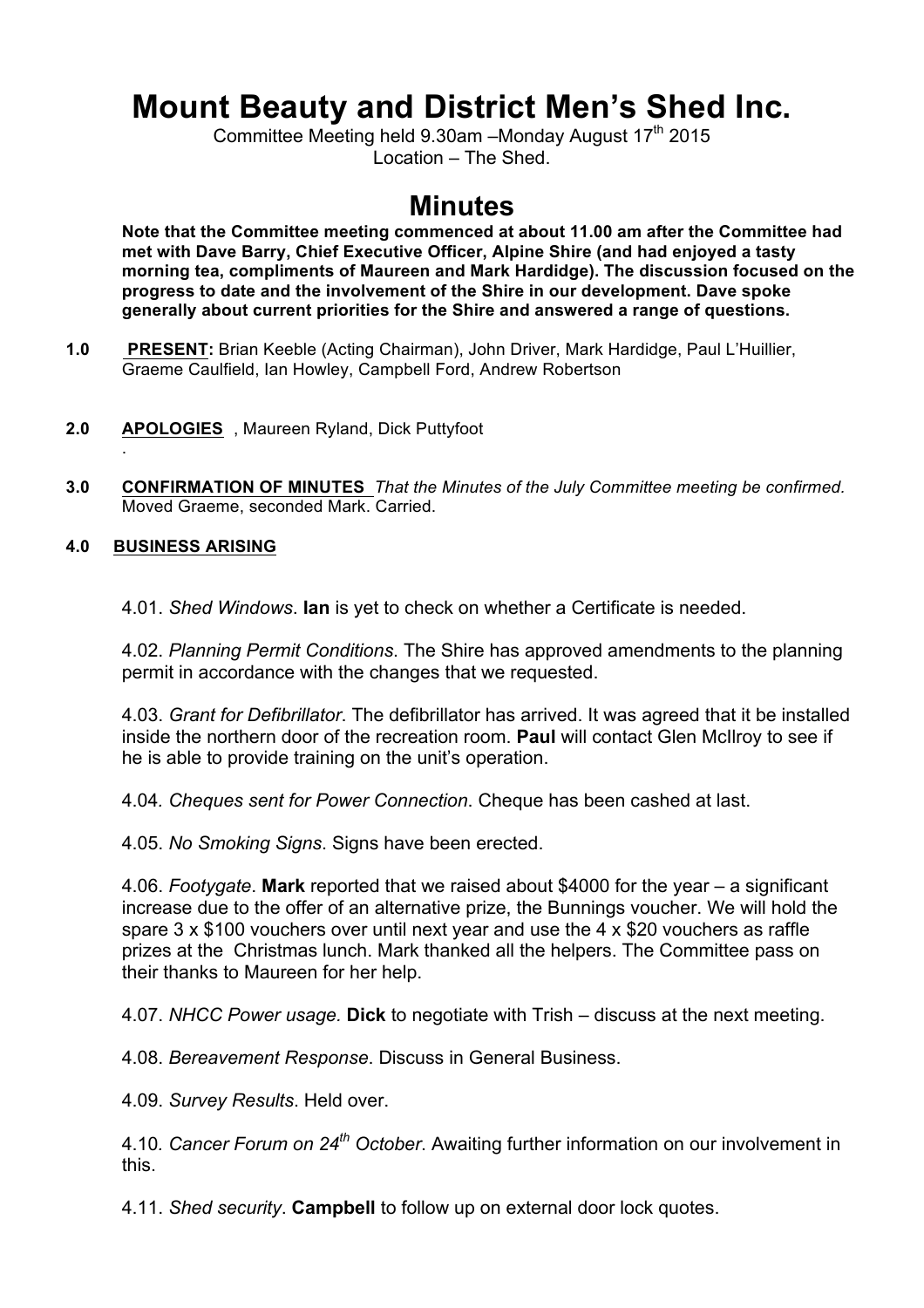#### **5.0 TREASURER'S REPORT**

The report had been sent to the Committee members. Moved Paul, seconded John *that the Treasurer's report be accepted.* Carried.

#### **6.CORRESPONDENCE**

#### **Correspondence IN**

- Letter from Bunnings advising of donation of another voucher
- Letter from Shire re Planning Permit approval
- Note from VMSA regarding Test & Tag insurance
- Email from Myrtleford Shed re Test & Tag insurance
- Letter from Cathy McGowan re Kitchen Table Conversations
- Signed agreements for AMSA grants
- Email from Bunnings re Fathers' Day activity.

#### **Correspondence OUT**

- Application to Shire re amendment to Planning Permit
- Application for a grant from the Into Our Hands Community Foundation.
- Advice to Foreshore Playgound group re Campbell as our representative.
- Thankyou letter to Bunnings for voucher.
- Thankyou letter to AGL for assistance and confirming AGL as our Retailer.

Moved Ian, seconded Graeme that *the correspondence be received.* Carried.

#### **7.0 RISK MANAGEMENT**

- Incidents Reported / otherwise —Nothing to report
- HRA's & JSA's have been prepared for onsite work**.**

#### **8.0 GENERAL BUSINESS**

8.01. *Shed Construction.* A written report had been distributed. Power is hopefully going to be connected this week**. (Done on the 19th)**

Expenditure to 31/07/15 (excl the solar HWS) was \$84,933. Graeme Boote's account for \$2118 has since been paid. An extension to the approved project budget will be sought at the next meeting. It is expected to be about \$1500 to \$2000 above the current approved amount of \$88,500.

**Dick** had previously contacted BUMS to find out more about their source of bricks – awaiting a reply.

**Ian** to arrange purchase of colorbond matching paint.

Paul has submitted a grant application for funds for the landscaping/external works.

8.02. *Survey of Members.* **Paul** has summarised the results of the survey – to be discussed in more detail at a later meeting.

8.03. *Shed Layout*. Discussed options but will leave decision regarding the pool table until Dick is back.

8.04. *Test & Tag.* The VMSA had provided advice on insurance for Test & Tag work. Myrtleford Shed has suggested that the three sheds in the Alpine Shire may be able to